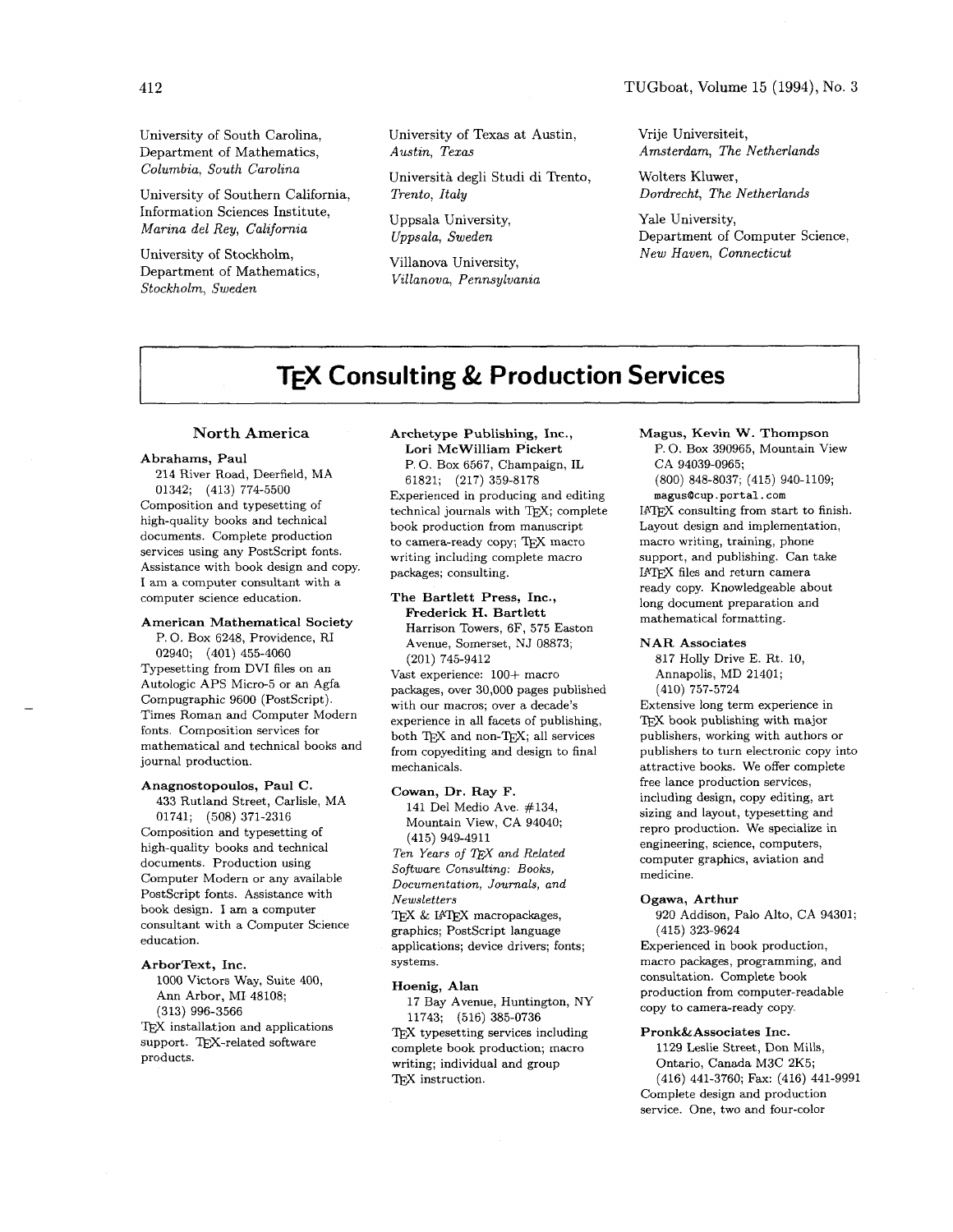books. Combine text, art and photography, then output directly to imposed film. Servicing the publishing community for ten years.

#### **Quixote Digital Typography, Don Hosek**

555 Guilford, Claremont, CA 91711; (909) 621-1291; Fax: (909) 625-1342 Complete line of TEX, IATEX, and

METAFONT services including custom IATFX style files, complete book production from manuscript to camera-ready copy; custom font and logo design; installation of customized TFX environments; phone consulting service; database applications and more. Call for a free estimate.

#### **Richert, Norman**

1614 Loch Lake Drive, El Lago, TX 77586; (713) 326-2583 TEX macro consulting.

#### TrXnology, Inc.,

**Amy Hendrickson**  57 Longwood Ave., Brookline, MA 02146; (617) 738-8029 TEX macro writing (author of MacroTFX); custom macros to meet

publisher's or designer's specifications; instruction.

#### **Type 2000**

16 Madrona Avenue, Mill Valley, CA 94941; (415) 388-8873; Fax: (415) 388-8865

 $$2.50$  per page for 2000 DPI TEX camera ready output! We have a three year history of providing high quality and fast turnaround to dozens of publishers, journals, authors and consultants who use TEX. Computer Modern, Bitstream and METAFONT fonts available. We accept DVI files only and output on RC paper. \$2.25 per page for 100+ pages, \$2.00 per page for 500+ pages.

#### **Outside North America**

#### **TypoQjX Ltd.**

Electronical Publishing, Battyany u. 14. Budapest, Hungary H-1015; (036) 11152 337 Editing and typesetting technical journals and books with TEX from manuscript to camera ready copy. Macro writing, font designing, TEX consulting and teaching.

**Information about these services can be obtained from:** 

**TFX Users Group P. 0. Box 869 Santa Barbara, CA 93102-0869 Phone: (805) 963-1388 Fax: (805) 963-8538 Email: tug@tug** . **org**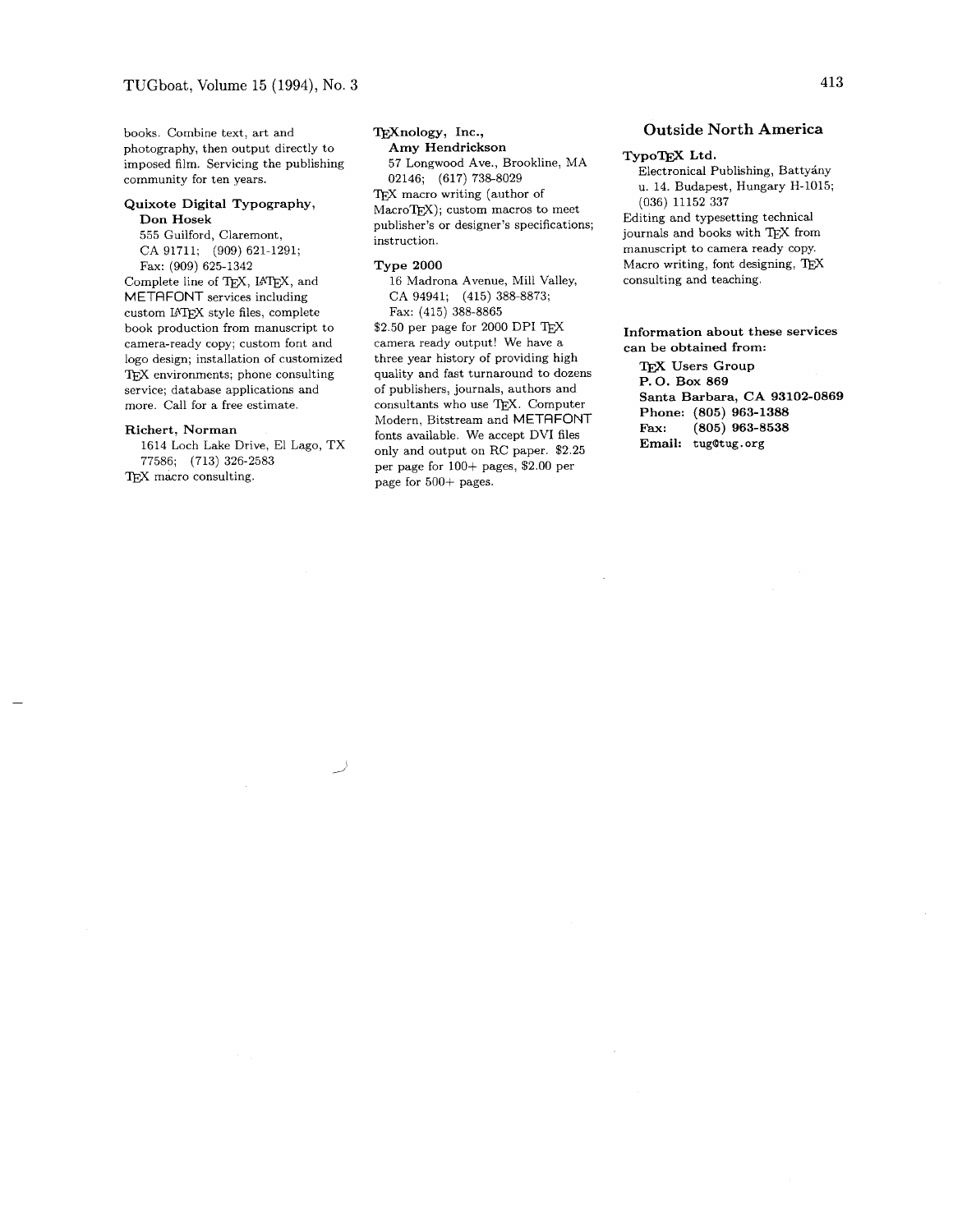NEW! A NEW!



• Silicon Graphics Iris or Indigo • DVILASER/HP3

• Solaris 2.1 Motif and OPEN LOOK Preview

### **Complete T<sub>E</sub>X packages Ready to use, fully documented and supported.**

**Also Available For:** Sun-4 (SPARC), IBM RS/6000, DEC/RISC-Ultrix, HP 9000, and IBM PC's

**Call us for more information on our exciting new products!** 

1000 Victors Way ■ Suite 400 ■ Ann Arbor, MI 48108 ■ (313) 996-3566 ■ FAX (313) 996-3573

 $Includes$  **LaT<sub>F</sub>X2** $\varepsilon$ .

We have a complete selection of books on TEX and document publishing, all at  $10\%$  savings. A MicroTEX full system is \$350.00 - Ask for details to upgrade your system.

### **TEX TOOL BOX**

**IN:** YOUR ONE STOP SOURCE FOR TEX MATERIALS<br>
Includes LaTEX2.<br>
We have a complete selection of books on TEX and document publishing, all at 10% savings.<br>
A MicroTEX full system is \$350.00 - Ask for details to upgrade your AmSpell Checker (FREE when ordered with MicroTEX) reg. \$10 TEXHelp \$49.95 DEMACS Editor (FREE when ordered with MicroTEX) reg. \$10 Voyager \$25.00 Adobe Type-on-Call \$99.00  $A_M S$ -T<sub>E</sub>X \$50.00 T<sub>F</sub>Xpic \$79.00 Capture Graphics \$75.00

Micro Programs Inc., 251 Jackson Ave., Syosset, NY 11791 (516) 921-1351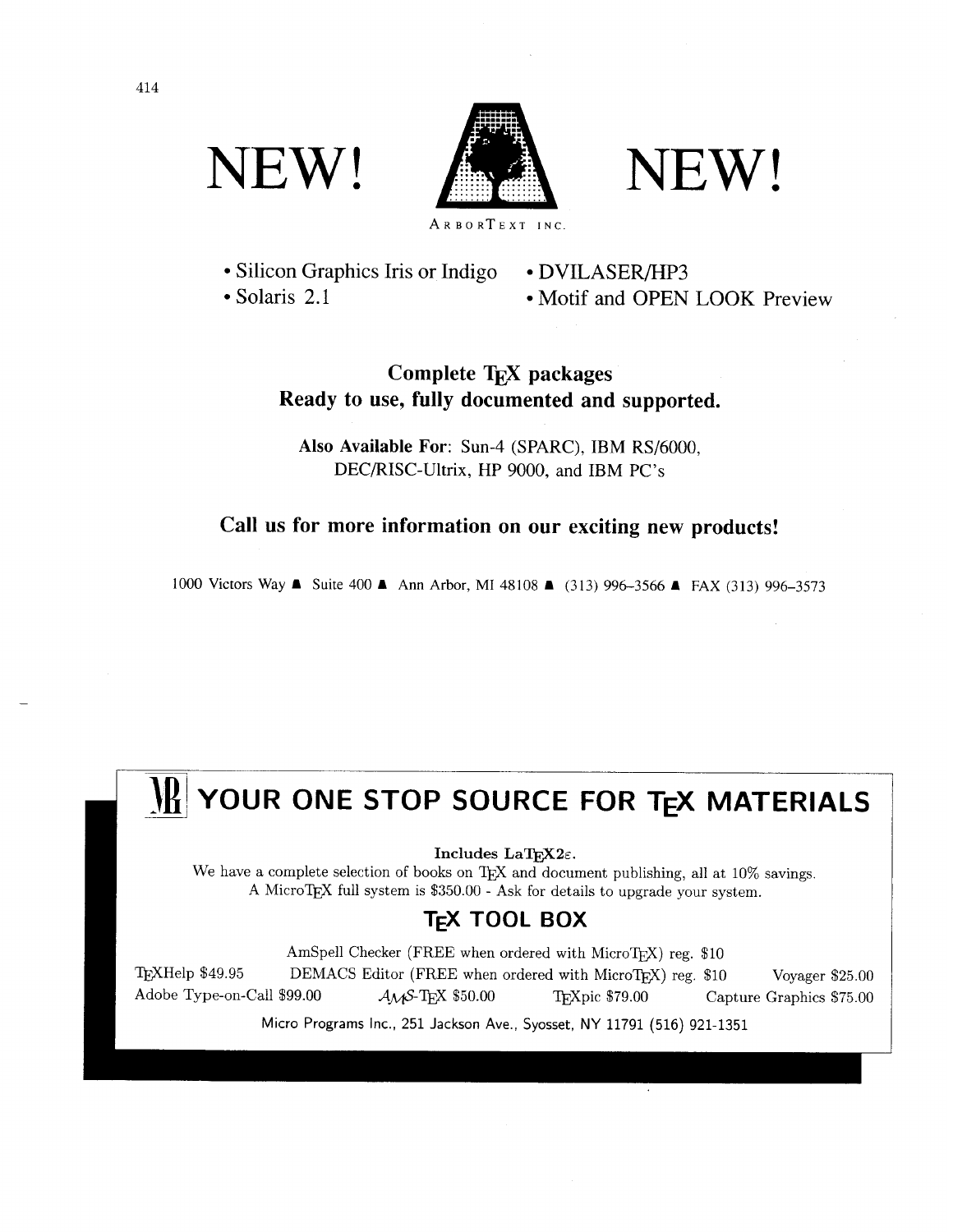

#### **Complete and return this form with**  payment to:

TEX Users Group Membership Department **l?** 0. Box 869 Santa Barbara, CA 93102 USA

Telephone: (805) 963-1338 FAX: (805) 963-8358 Email: tug@tug.org

**Membership is effective** from January **1** to December 31 and includes subscriptions to TUGboat, The Communications of the TFX Users Group and the TUG newsletter,  $TrX$  and TUG NEWS. Members who join after January 1 will receive all issues published that calendar year.

#### **For more information** . . .

Whether or not you join TUG now, feel free to return this form to request more information. Be sure to include your name and address in the spaces provided to the right.

**Check all items you wish to receive below:** 

- $\Box$  Institutional membership information
- $\square$  Course and meeting information
- $\Box$  Advertising rates
- $\Box$  Products/publications catalogue
- $\Box$  Public domain software catalogue

## **Individual Membership Application**

I am also a member of the following other TEX organizations:

Specific applications or reasons for interest in TEX:

There are two types of TUG members: regular members, who pay annual dues of \$60; and full-time student members, whose annual dues are \$30. Students must include verification of student status with their applications.

Please indicate the type of membership for which you are applying:

 $\Box$  Regular at \$60  $\Box$  Full-time student at \$30

Amount enclosed for 1994 membership:  $\$ 

- $\Box$  Check/money order payable to TEX Users Group enclosed (checks in US dollars must be drawn on a US bank; checks in other currencies are acceptable, drawn on an appropriate bank)
- Bank transfer:

 $\mathbf{l}$ 

TEX Users Group, Account #1558-816, Santa Barbara Bank and Trust, **20** East Carrillo Street, Santa Barbara, CA 93101 USA Card # Exp. date -

your bank

ref #

 $\Box$  Charge to MasterCard/VISA

Signature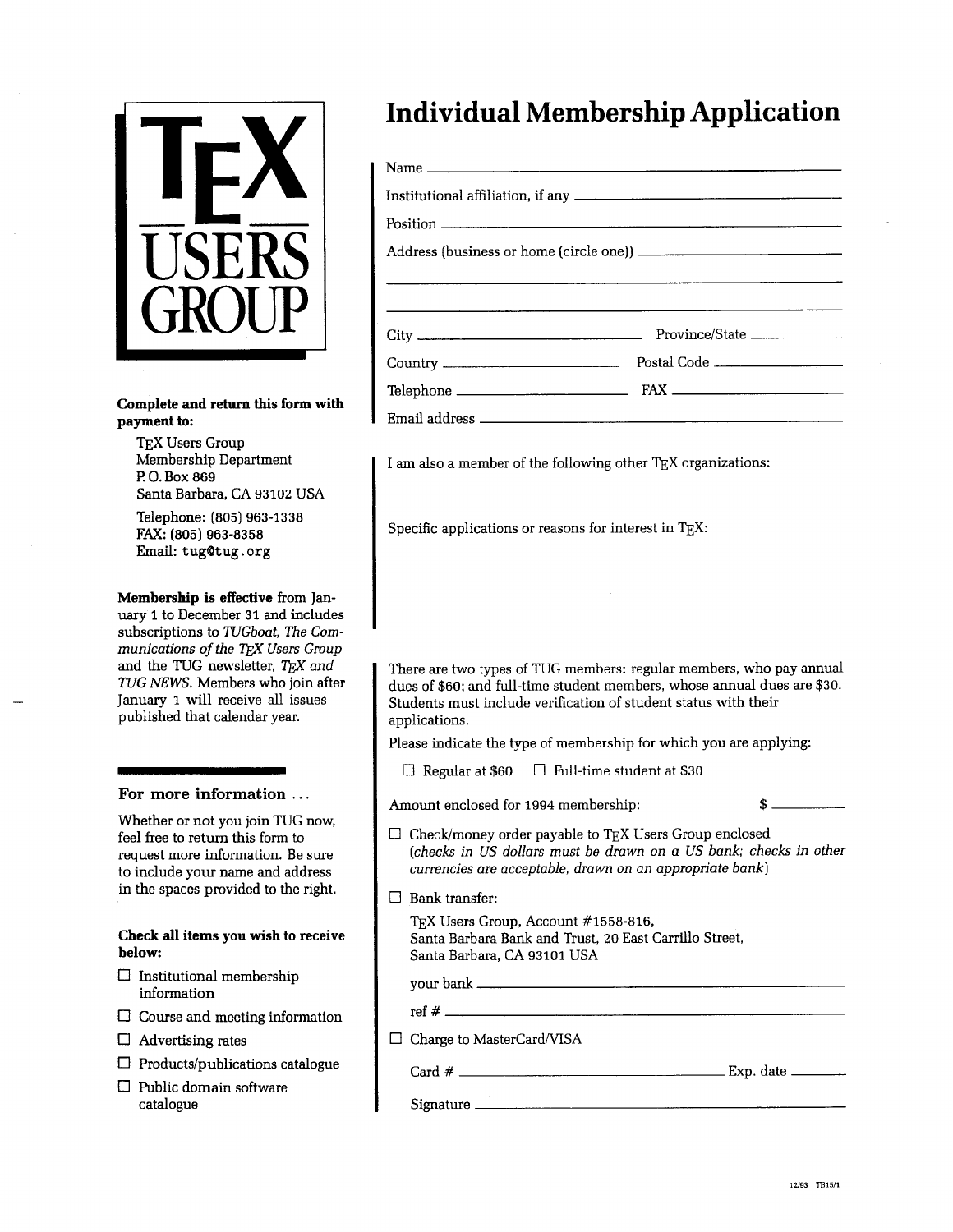

**Complete and return this form with payment to:** 

T<sub>E</sub>X Users Group Membership Department **l?** 0. Box 869 Santa Barbara, CA 93102 USA

**Membership is effective** from January 1 to December 31. Members who join after January 1 will receive all issues of *TUGboat* and *TEX and TUG NEWS* published that calendar year.

**For more information** . . .

#### **Correspondence**

TEX Users Group P.O. Box 869 Santa Barbara, CA 93102 USA

Telephone: (805) 963-1338 FAX: (805) 963-8358 Email: tug9tug. org

Whether or not you join TUG now, feel free to return this form to request more information.

#### **Check all items you wish to receive below:**

- $\Box$  Course and meeting information
- $\Box$  Advertising rates
- $\Box$  Products/publications catalogue
- $\Box$  Public domain software catalogue

### **Institutional Membership Application**

| Postal Code |
|-------------|
|             |
|             |

Each Institutional Membership entitles the institution to:

- designate a number of individuals to have full status as TUG individual members;
- take advantage of reduced rates for TUG meetings and courses for *all* staff members;
- be acknowledged in every issue of *7'UGboat* published during the membership year.

Educational institutions receive a \$100 discount in the membership fee. The three basic categories of Institutional Membership each include a certain number of individual memberships. Additional individual memberships may be obtained at the rates indicated. Fees are as follows:

| Category                                                                                                                         | Rate (educ./non-educ.) | Add'l mem. |  |  |
|----------------------------------------------------------------------------------------------------------------------------------|------------------------|------------|--|--|
| A (includes 7 memberships)                                                                                                       | \$540/\$640            | \$50 ea.   |  |  |
| B (includes 12 memberships)                                                                                                      | \$815/\$915            | \$50 ea.   |  |  |
| C (includes 30 memberships)                                                                                                      | \$1710 / \$1810        | \$40 ea.   |  |  |
| Please indicate the type of membership for which you are applying:<br>Category ______ + ______ additional individual memberships |                        |            |  |  |
| Amount enclosed for 1994 membership.                                                                                             |                        | ж          |  |  |

Amount enclosed for 1994 membership:

 $\Box$  Check/money order payable to TEX Users Group enclosed *(payment in US dollars must be drawn on a US bank; payment in other currencies is acceptable, drawn on an appropriate bank)* 

Bank transfer: your bank

ref # TEX Users Group, Account #1558-816, Santa Barbara Bank and Trust, 20 East Carrillo Street, Santa Barbara, CA 93101 USA Card # Exp. date -

 $\Box$  Charge to MasterCard/VISA

Signature

Please attach a list of individuals whom you wish to designate as TUG individual members. Minimally, we require names and addresses so that TUG publications may be sent directly to these individuals, but we would also appreciate receiving the supplemental information regarding phone numbers, email addresses, and TEX interests as requested on the TUG Individual Membership Application form. For this purpose, the latter application form may be photocopied and mailed with this form.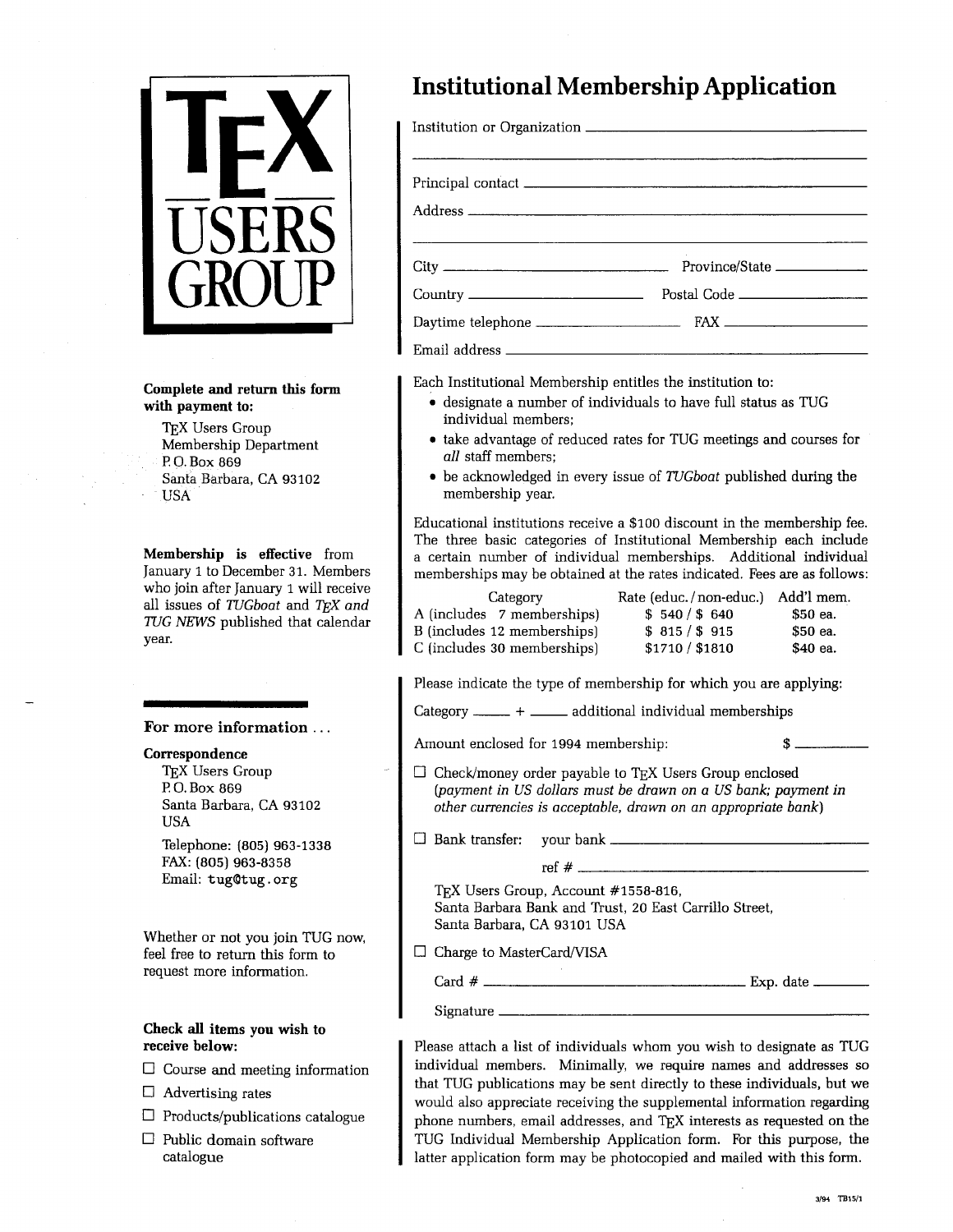## **e-MATH: Now on World Wide Web**

Your Internet connection to the mathematical community

**WWW access:**  http://e-math.ams.org/

### **Telnet access:**

telnet e-math.ams.org Login and password are both e-math (lowercase)

For more information contact: eps @math.ams.org

### **Electronic Products American Mathematical Society**



#### **Index of Advertisers**

- 419 Addison-Wesley
- 417 American Mathematical Society
- 414 ArborText
- Cover3 Blue Sky Research
	- 414 Micro Programs, Inc.
	- 417 Springer-Verlag
	- 418 Y&Y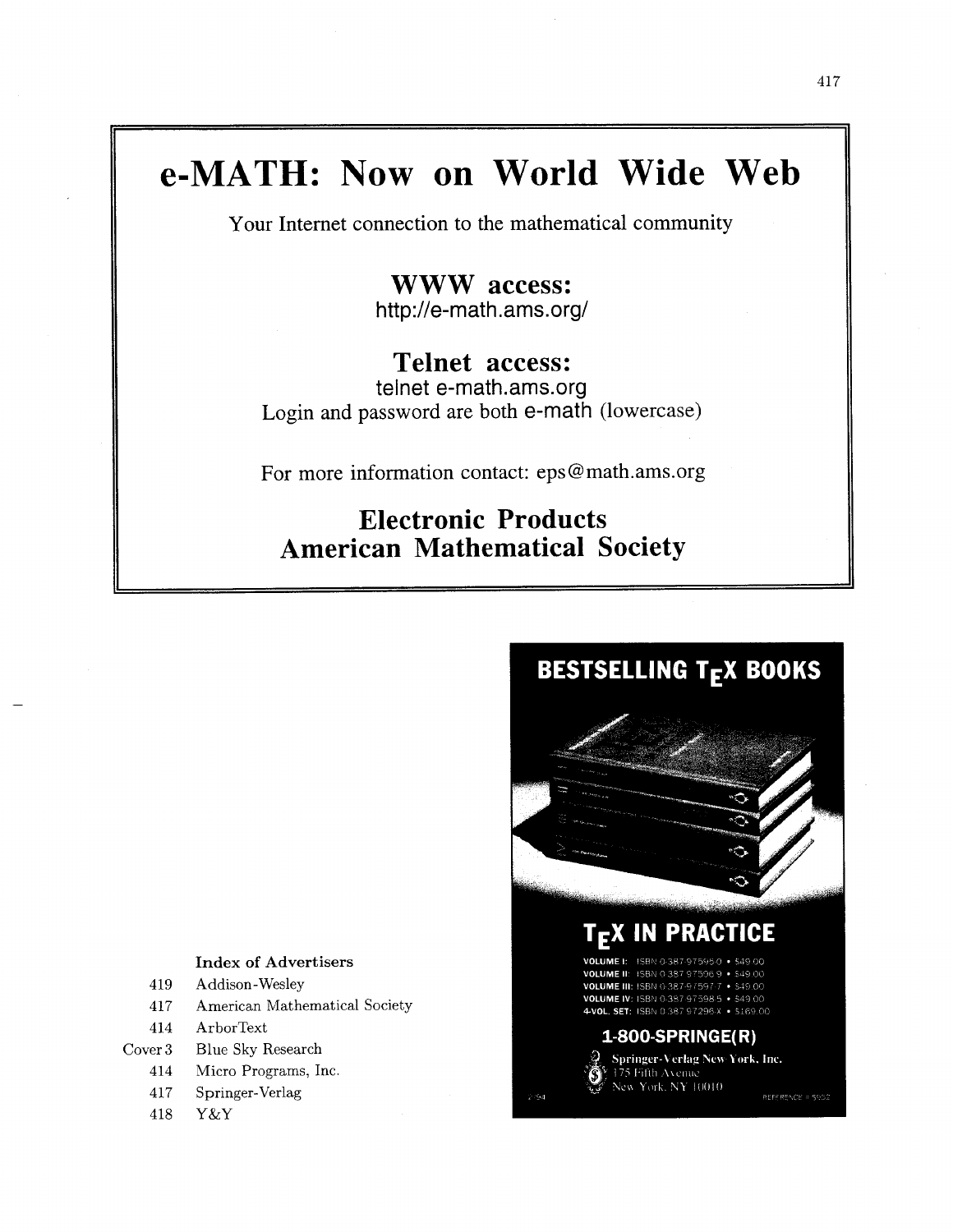

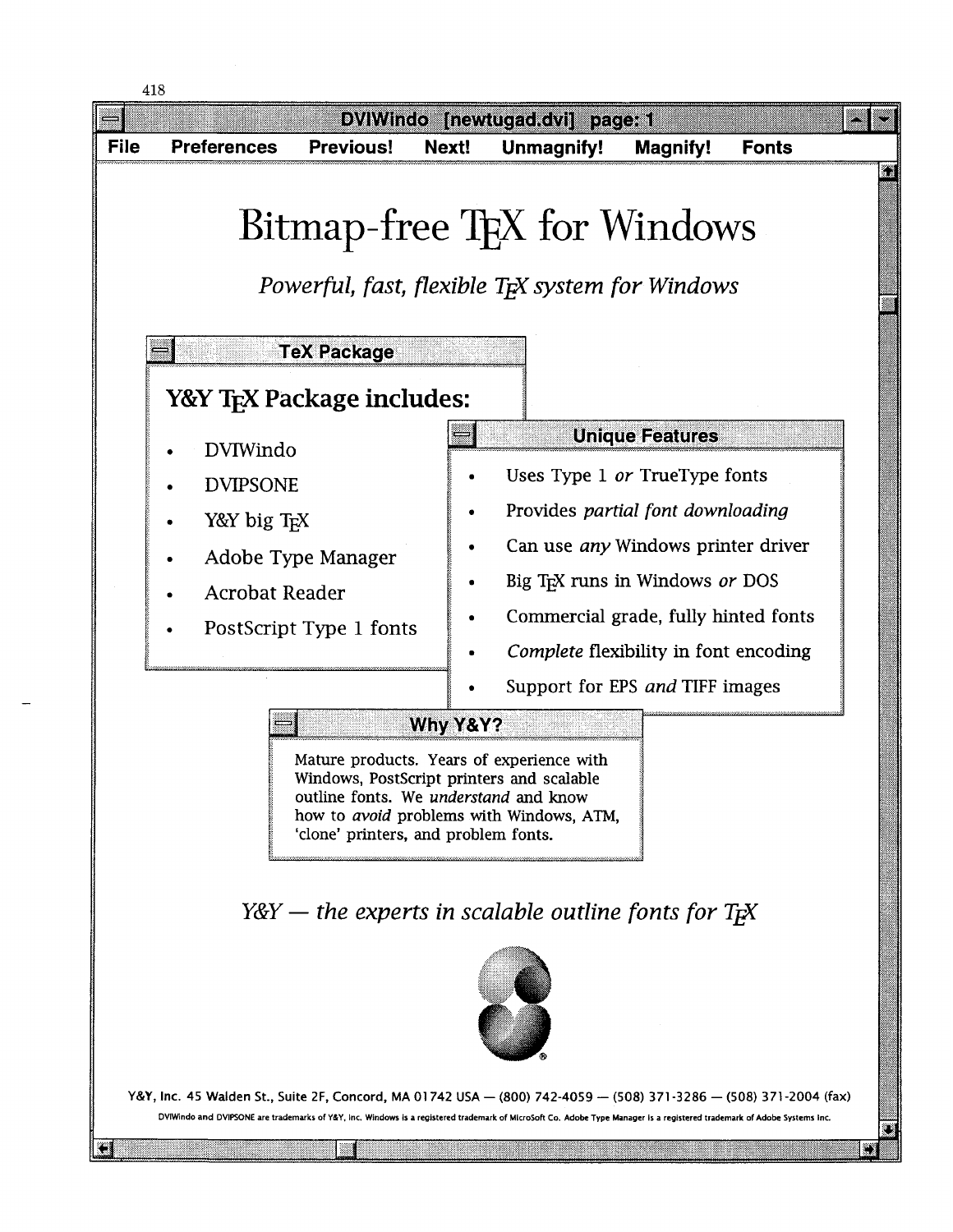# LAT<sub>E</sub>X2<sub>& -</sub> - . Knuth. . . *Mathematica*\*

#### **Leading the way in scientific computing. Addison-Wesley.**

**When looking for the best in scientific computing, you've come to rely on Addison-Wesley. Take a moment to see how we've made our list even stronger.** 

#### **The LATEX Companion**

Michael Goossens, Frank Mittelbach, and Alexander Samarin This book is packed with information needed to use LATEX even more productively. It is a true companion to Leslie Lamport's users guide as well as a valuable complement to any LATEX introduction. Describes the new LATEX standard. 1994 (0-201-54199-8) 400 pp. Softcover

#### **LATEX: A Document Preparation System, Second Edition**  Leslie Lamport

The authoritative user's guide and reference manual has been revised to document features now available in the new standard software release-LATEX2 $\varepsilon$ . The new edition features additional styles and functions, improved font handling, and much more. 1994 (0-201 -52983-1) 256 pp. Softcover

#### **The Stanford GraphBase: A Platform for Combinatorial Computing**

Donald E. Knuth

This book represents the first fruits of Knuth's preparation for Volume 4 of The Art of Computer Programming. It uses examples to demonstrate the art of literate programming, and provides a useful means for comparing combinatorial algorithms. 1994 (0-201 -54275-7) 600 pp. Hardcover

#### **The CWEB System of Structured Documentation (Version 3.0)**

Donald **E.** Knuth and Silvio Levy

CWEB is a version of WEB for documenting C and C++ programs. CWEB combines TEX with two of today's most widely used professional programming languages. This book is the definitive user's guide and reference manual for the CWEB system. 1994 (0-201 -57569-8) approx. 240 pp. Softcover

#### **Concrete Mathematics, Second Edition**

Ronald L. Graham, Donald E. Knuth, and Oren Patashnick With improvements to almost every page, the second edition of this classic text and reference introduces the mathematics that supports advanced computer programming. 1994 (0-201 -55802-5) 672 pp. Hardcover

#### **Applied** Mathematics@: **Getting Started, Getting It Done**

William T. Shaw and Jason Tigg This book shows how Mathematica<sup>®</sup> can be used to solve problems in the applied sciences. Provides a wealth of practical tips and techniques. 1994 (0-201 -5421 7-X) 320 pp. Softcover

#### **The Joy of Mathematica<sup>®</sup>**

Alan Shuchat and Fred Shultz This software product provides easy-to-use menus for Macintosh versions of Mathematica®. Its accompanying book is an exploration of key issues and applications in Mathematics. 1994 (0-201 -591 45-6) 200 pp. Softcover + disk

**Look for these titles wherever fine technical books are sold.** 



**Addison-Wesley Publishing Company 1-800-447-2226**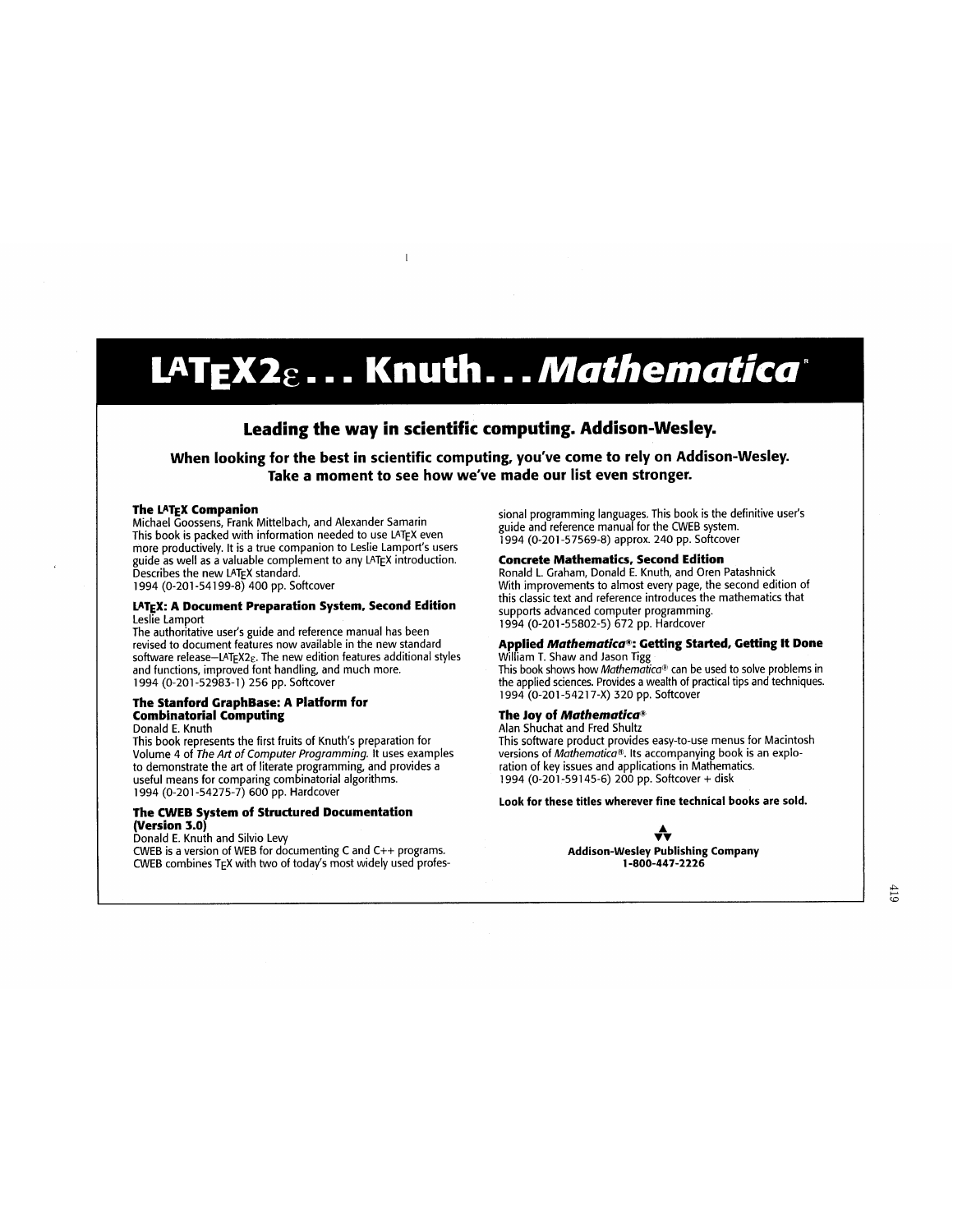#### **TUG '95**

### - *St. Petersburg Beach, Florida* - *July 24-28,* 1995

The T<sub>EX</sub> Users Group is proud to announce that the sixteenth annual meeting will be held at the Tradewinds Hotel, in St. Petersburg Beach, Florida, July 24-28, 1995. We would like to extend a warm invitation to TFX users around the world-come join us at one of the largest and most beautiful resort beaches in Florida, as we explore where T<sub>F</sub>X is to be found and how its users are going far beyond-or are diverging from-its initial mathematical context.

The theme of the meeting will be "Real World TFX" and we plan to have demonstrations of pre- and post-processors, and the active participation of developers and vendors, in hopes that you, the user, may discover "hands-on" just what can be done with TFX, METAFONT, POSTSCRIPT, and other utilities!

Commercial users of  $Tr[X]$  are particularly encouraged to attend. The meeting will feature papers of interest to publishers and TEX vendors, a panel discussion addressing commercial users' needs and wants, and a gallery for displaying samples of TFX work.

There will be the usual courses associated with the meeting: **Intensive Courses**  in IAT<sub>EX</sub> $2\varepsilon$  and T<sub>E</sub>X, PostScript, Graphics, and perhaps other topics. The meeting itself will have excellent speakers, panel discussions, workshops, poster displays, Birds-of-a-Feather sessions (BoFs) and technical demonstrations.

#### Getting Information

**A** preliminary schedule will be available The TUG95 committee will be working in February of 1995, so be sure to look

(tug95f orm.htm1) located on the WWW or by post to the address cited above. TRX Users Group

tug95c0scri.fsu.edu.

for updates in  $T_F X$  and  $TUG$  NEWS and commodations, to help defray expenses. TUGboat, on the World Wide Web, at The Bursary Fund is also available to **ashttp://www.ucc.ie/info/TeX/tug/** sist TEX users who demonstrate need. **All**  tug95sched.html, as well as on the CTAN members are encouraged to consider conarchives in **tex-archive/usergrps/tug/.** tributing to the fund. To obtain more information about contributing to or apply-Nearer the time of the conference, there ing for the Bursary Fund, please contact will be an on-line form for registration the TUG office by email to tug@tug.org P.O. Box 869 Send suggestions and requests to Santa Barbara, CA 93102-0869 USA.

#### Deadlines

| Submission of Abstracts $\Diamond$ January 31, 1995<br>Preliminary Papers Due $\diamond$ April 30, 1995<br>Preprint Deadline<br>Meeting Date<br>Camera Ready Deadline $\circ$ August 25, 1995 |  | $\circ$ June 23, 1995<br>$\circ$ July 24-July 28, 1995 |
|-----------------------------------------------------------------------------------------------------------------------------------------------------------------------------------------------|--|--------------------------------------------------------|
|-----------------------------------------------------------------------------------------------------------------------------------------------------------------------------------------------|--|--------------------------------------------------------|